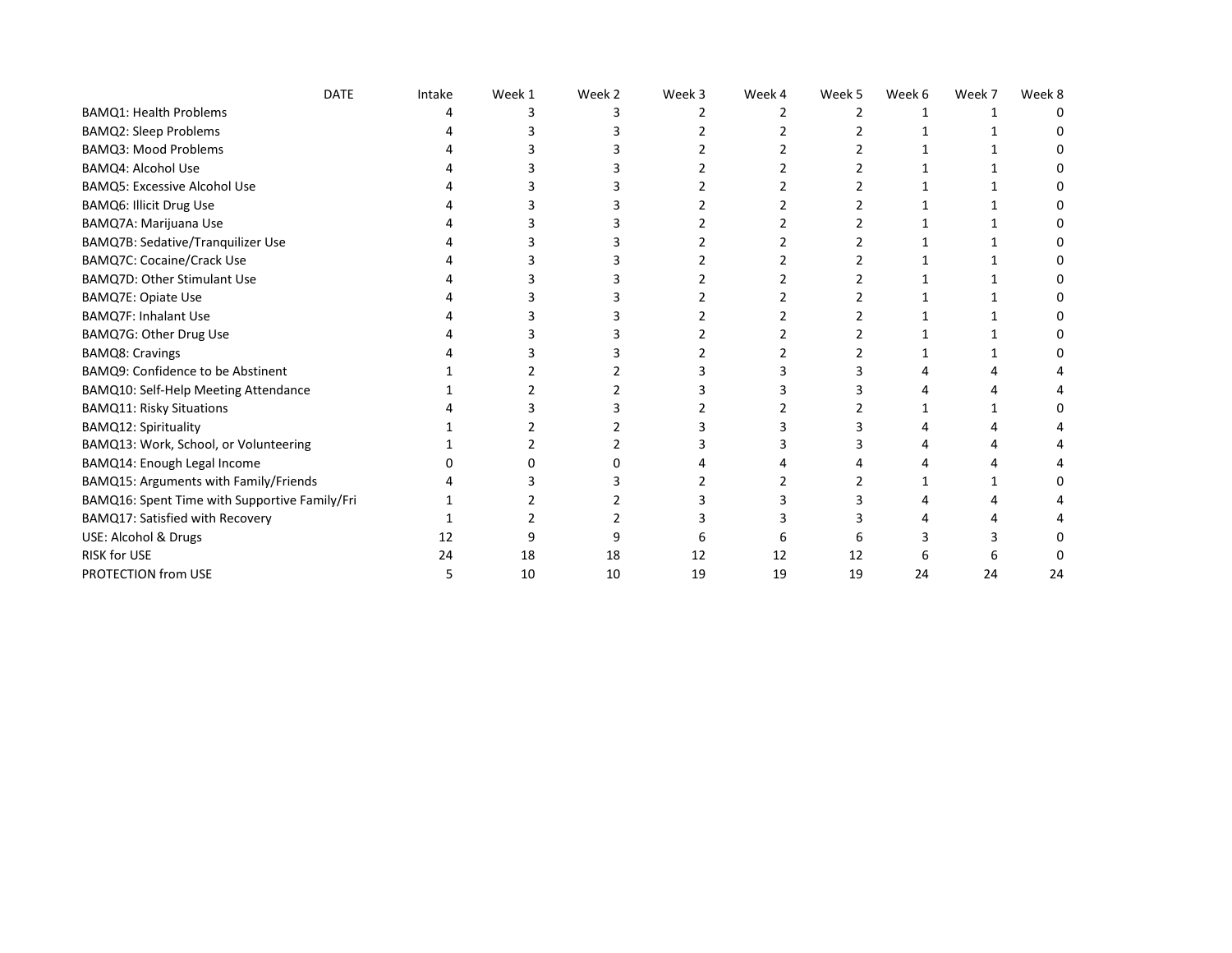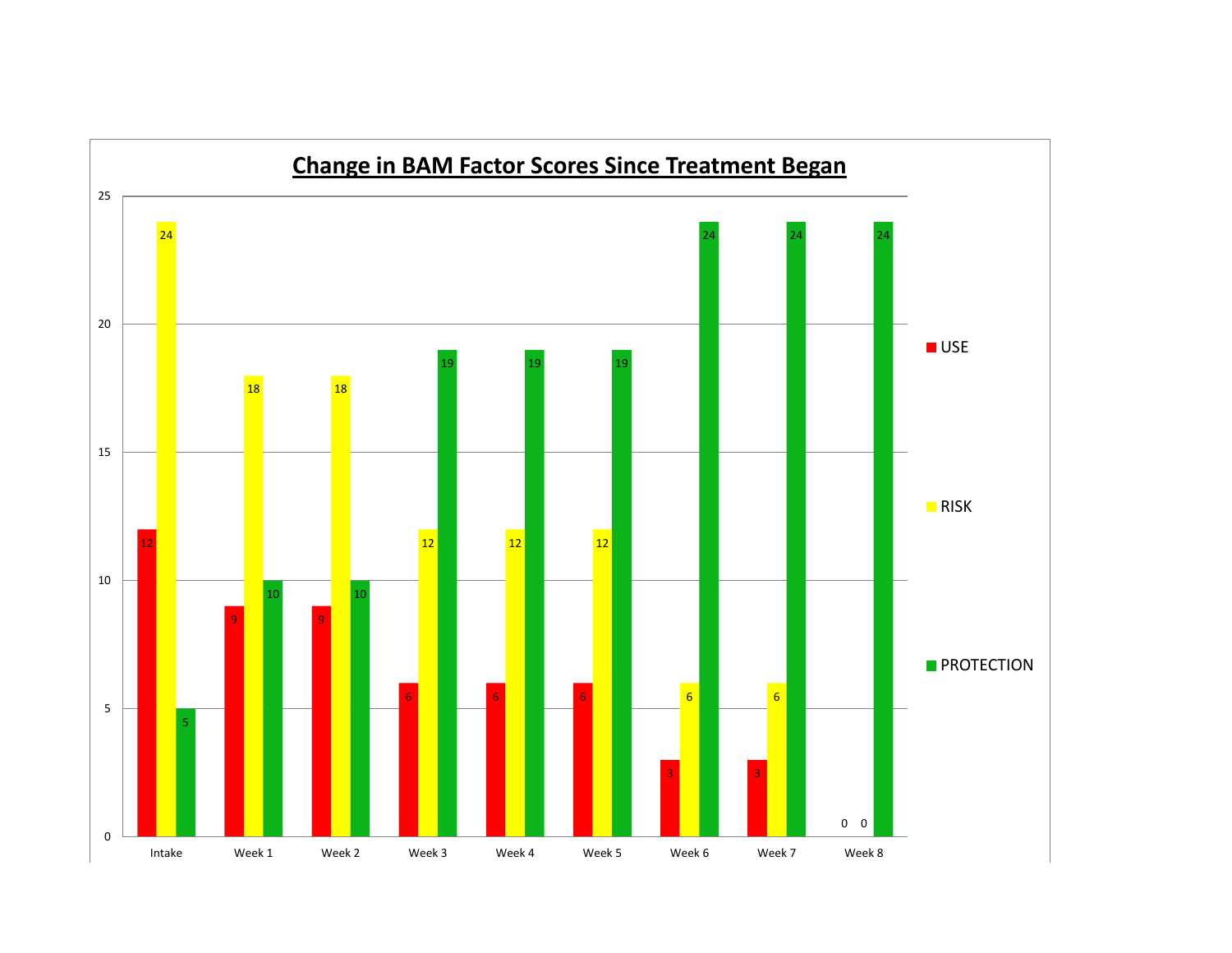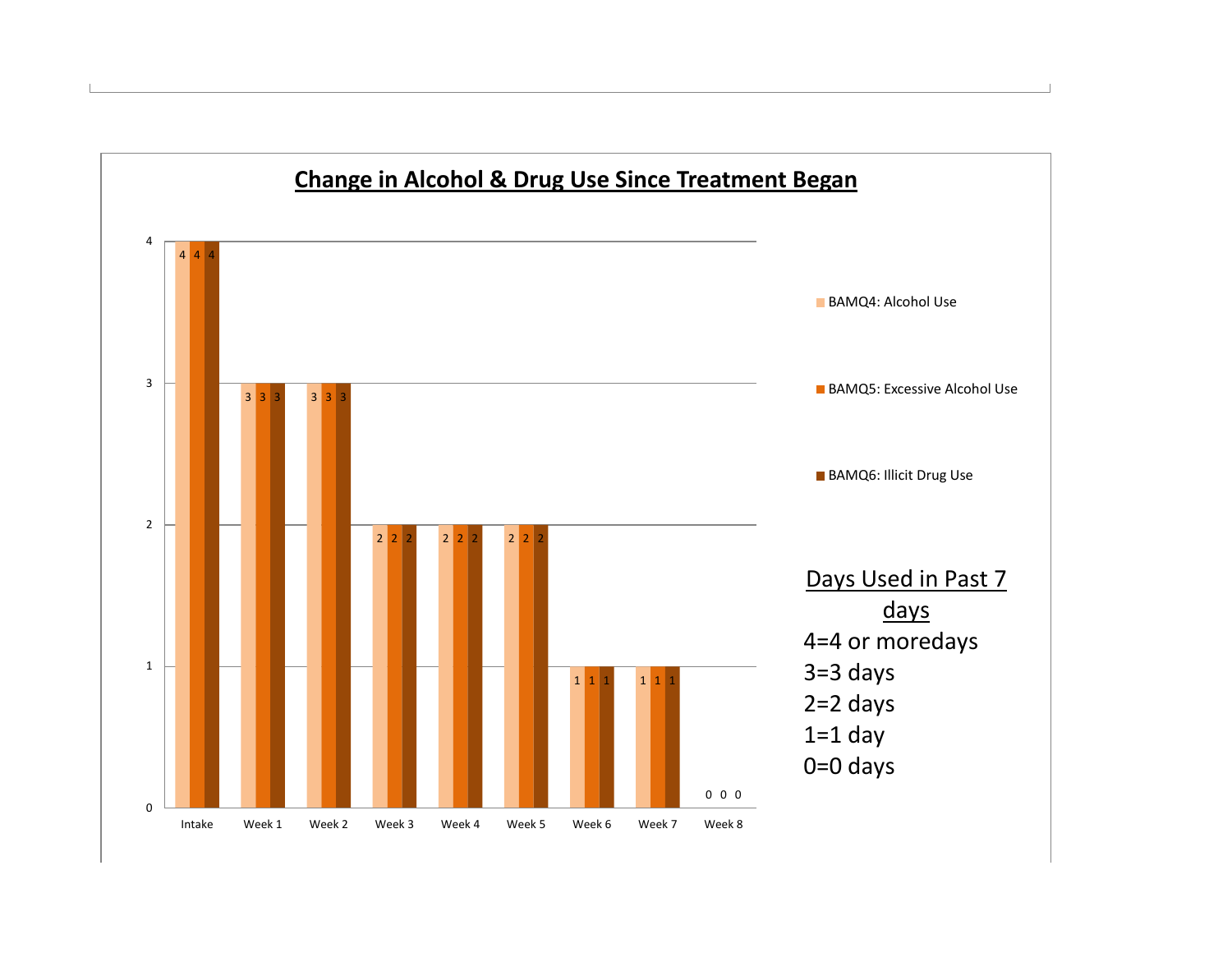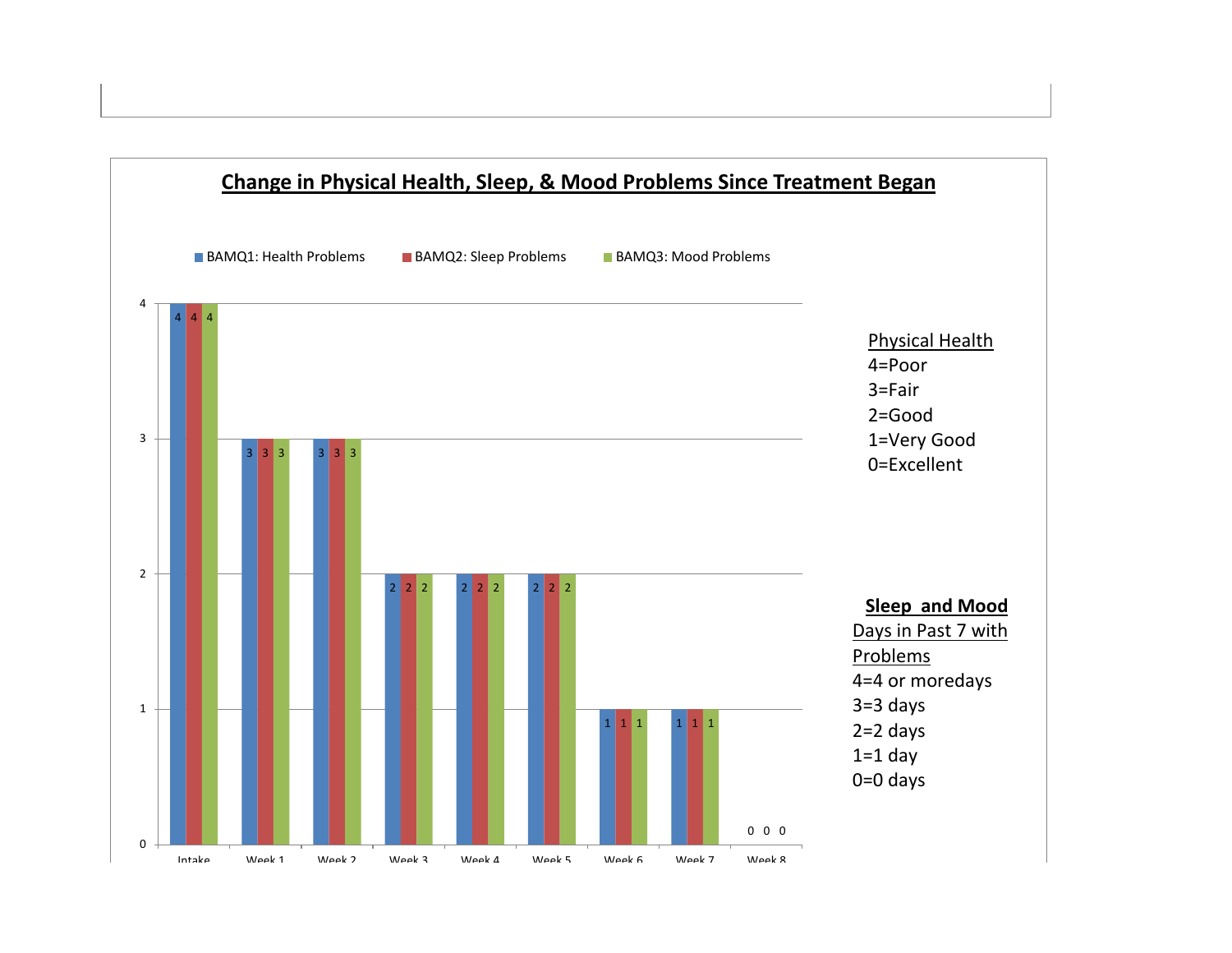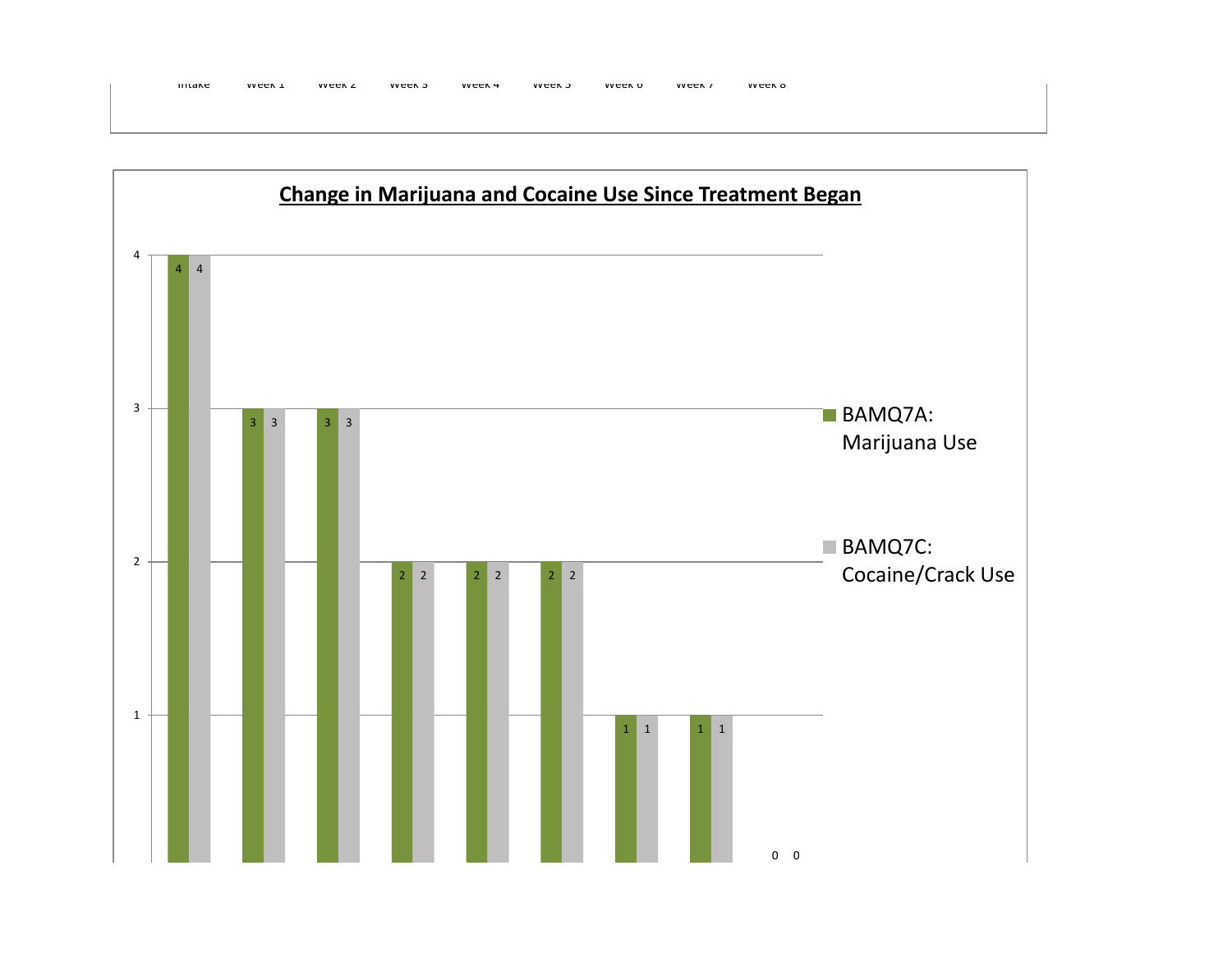

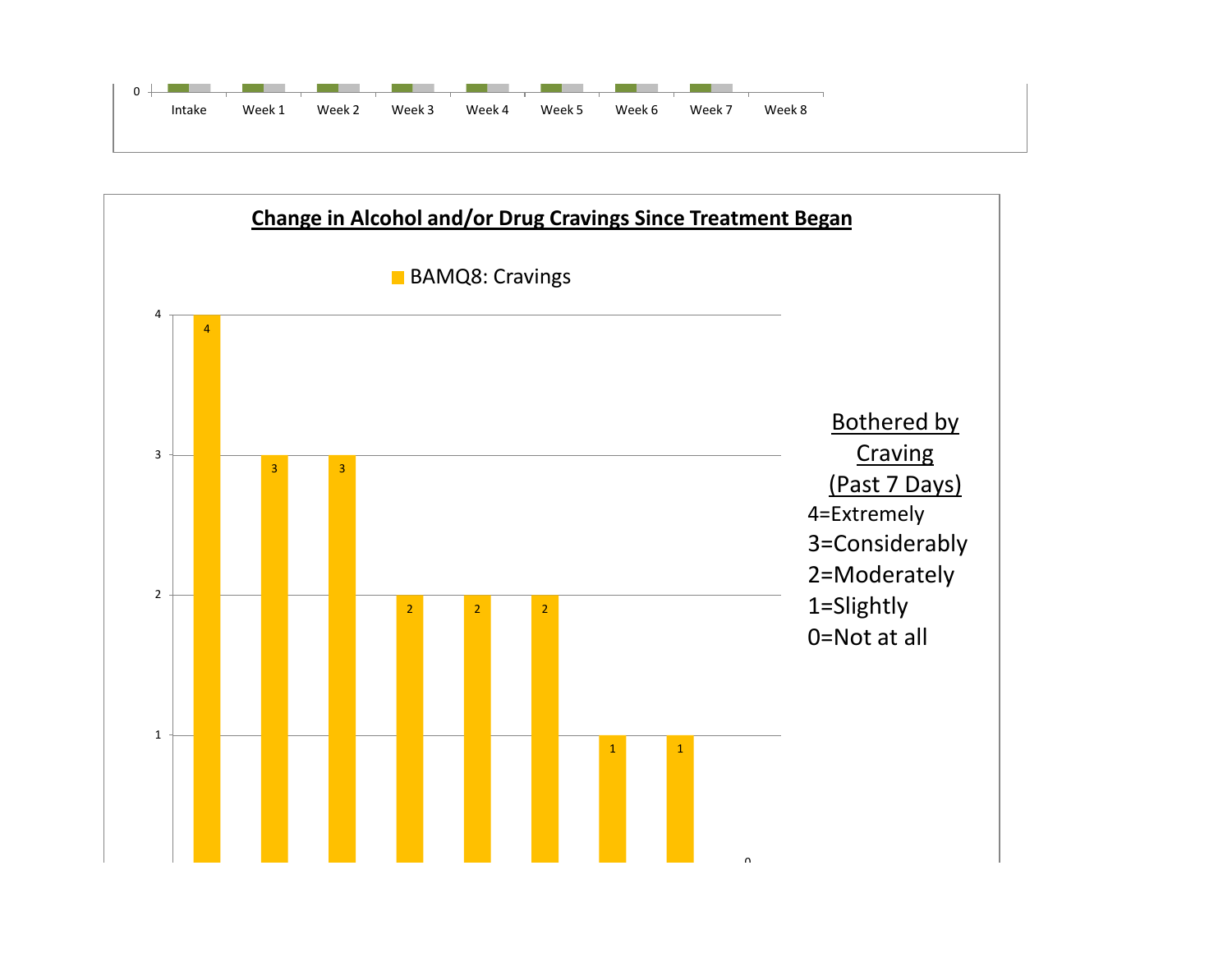

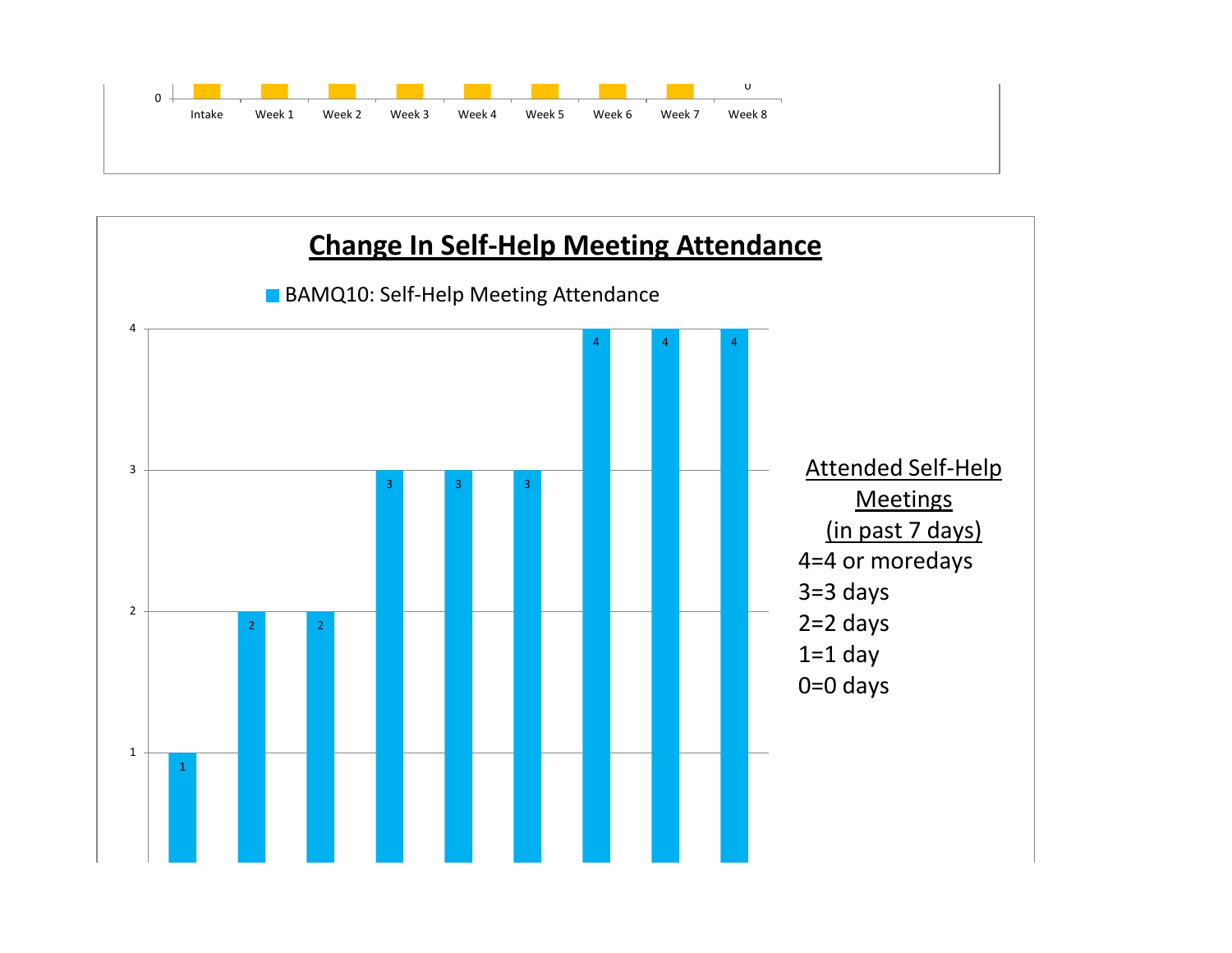

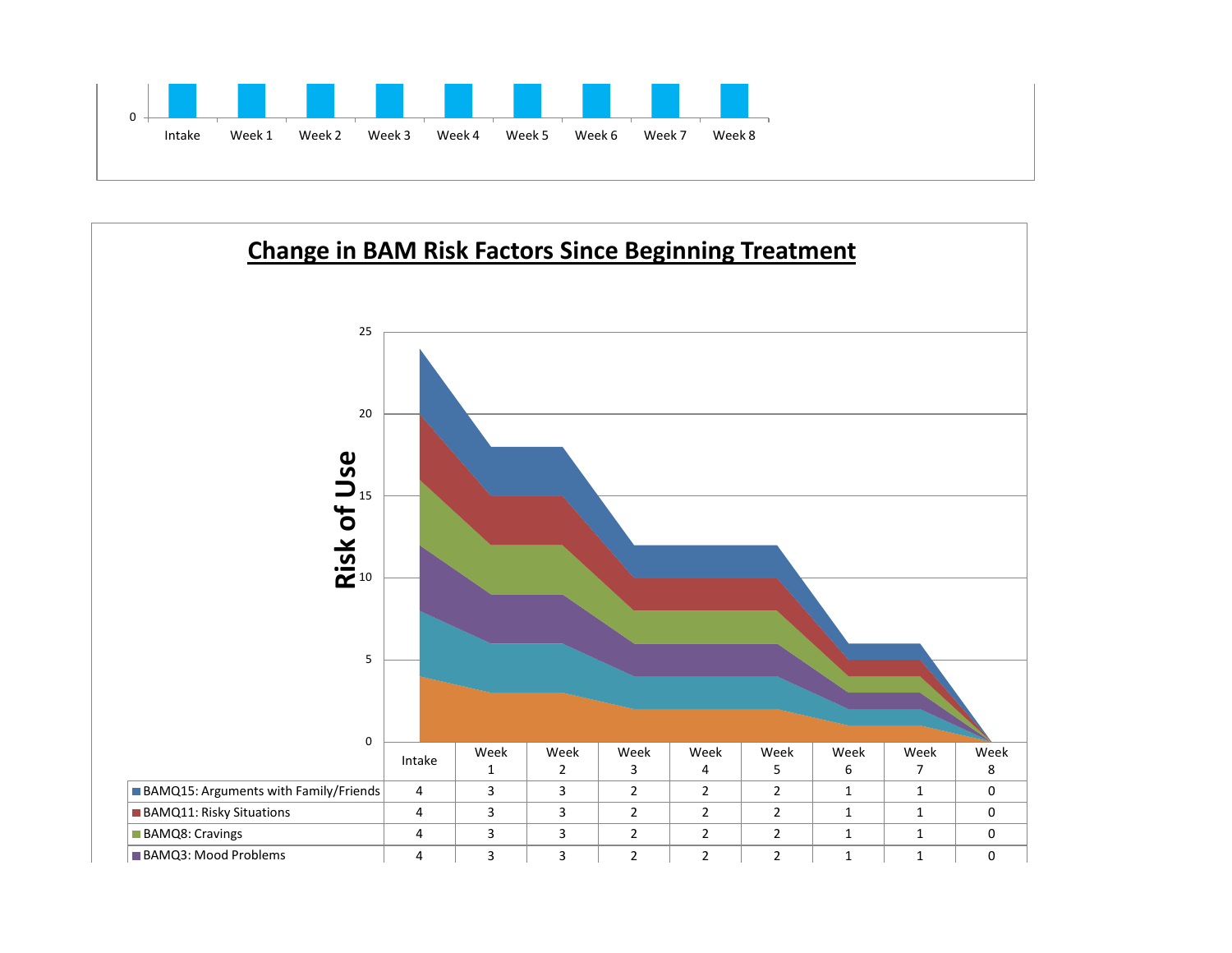| <b>BAMQ1: Health Problems</b> |
|-------------------------------|

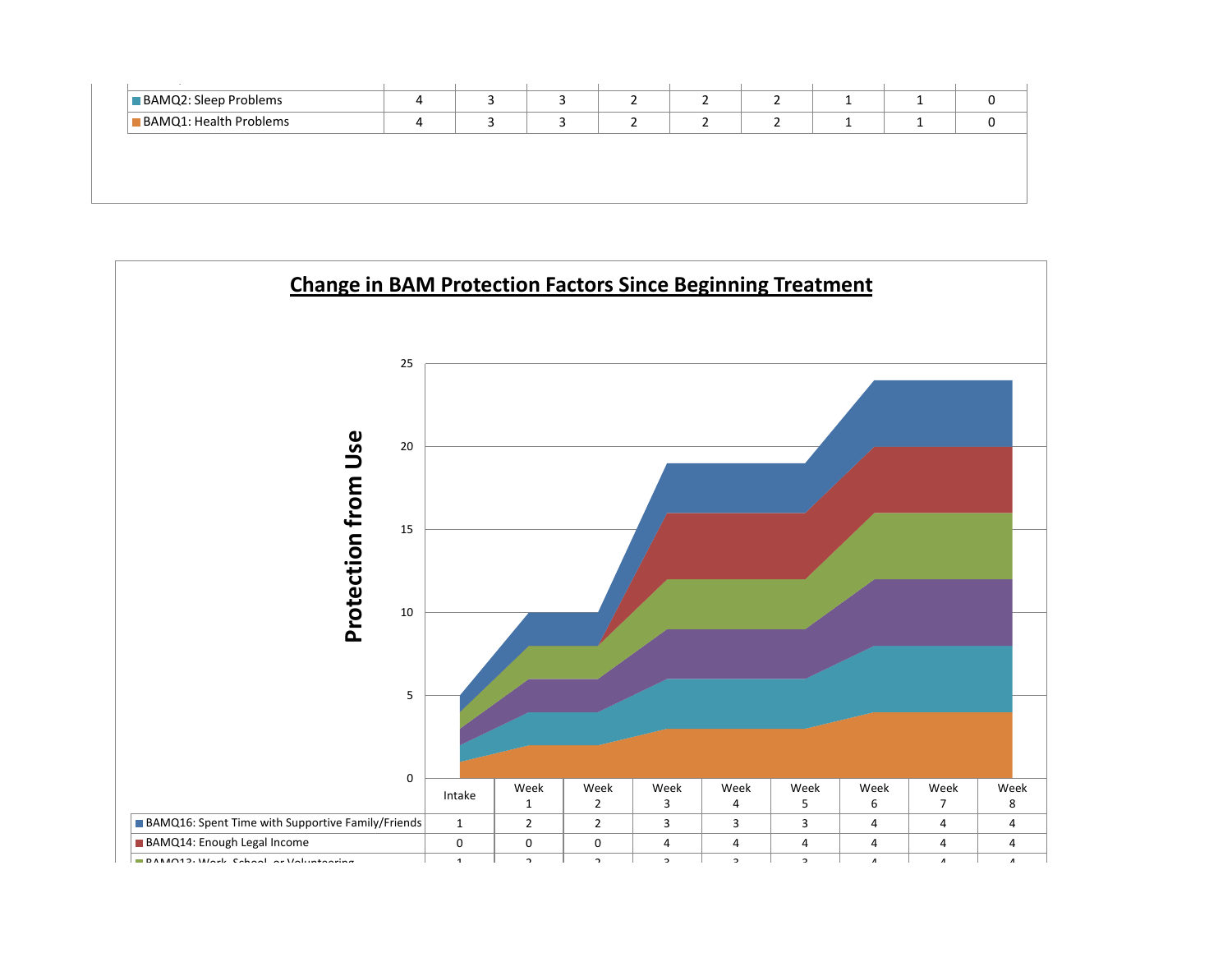| BAMQ13: Work, School, or Volunteering       |  |  |  |  |  |
|---------------------------------------------|--|--|--|--|--|
| <b>BAMQ12: Spirituality</b>                 |  |  |  |  |  |
| <b>BAMQ10: Self-Help Meeting Attendance</b> |  |  |  |  |  |
| <b>BAMQ9: Confidence to be Abstinent</b>    |  |  |  |  |  |